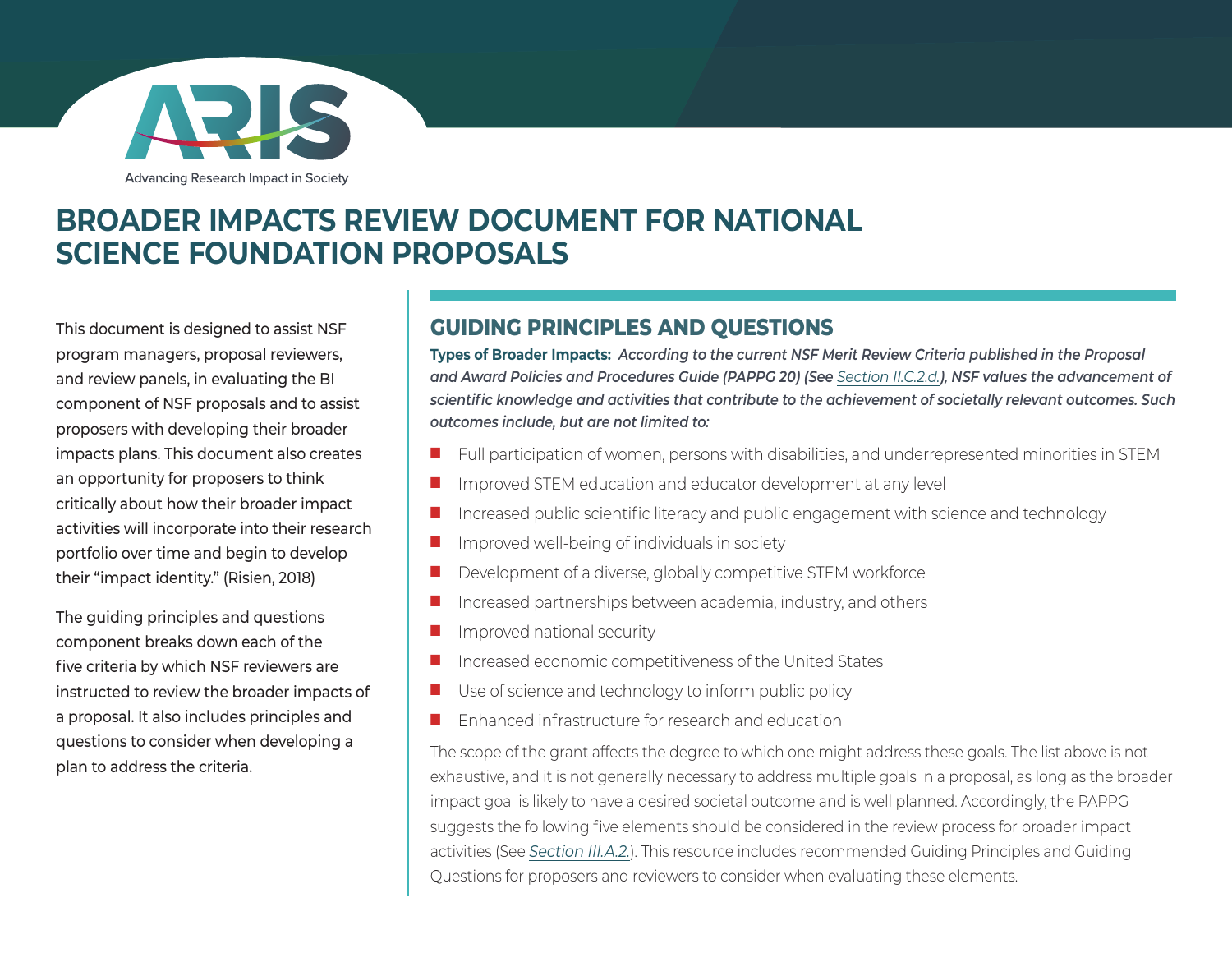### QUESTION 1

**What is the potential for the proposed activity to benefit society or advance desired societal outcomes (Broader Impacts)?**

#### **GUI DING PRINCIPLES**

- *It is important to build a long-term program of impact as part of a research portfolio.*
- *The size of the target audience should be taken into consideration. For many BI activities that involve education, outreach, or public engagement, the size of the audience reached and the depth or intensity of their engagement are important considerations and represent a design as well as outcome tradeoff. A large number of individuals can be reached over a short period of time to introduce them to a research concept or raise awareness. A smaller number of individuals may be engaged for a deeper experience. It is important that the proposer be thoughtful about this tradeoff, make sure it is appropriate to the intended outcomes of the BI activity, and that the intended societal benefits are articulated.*
- *Other considerations can be the potential for scalability of the activities, either during the funding period or beyond, and sustainability of the activities beyond the grant.*

#### **GU IDING QUESTIONS**

- **Are the BI activities being proposed related to the goals of the project and tied to societal benefits?**
- **What other partners or collaborators are you bringing to this activity?**
- **Are the participants being targeted clearly described and the rationale for engaging them clearly justified?**
- **Is the target number of engaged participants clearly described?**
- **How will the participants be recruited?**
- **What is the length of engagement? Is there a mechanism described for reaching audiences? Has the proposer described existing relationships or new partnerships, which will help them reach their audience?**
- **Are the benefits to the participants/society described?**
- **If appropriate, is a path for deploying beneficial technologies or practices clearly mapped out?**

# QUESTION 2

**To what extent do the proposed activities suggest and explore creative, original, or potentially transformative concepts?**

#### **GUIDING PRINCIPLES**

- *BI activities may be based on previously established and/or innovative methods and approaches, but in either case must be well justified.*
- *BI activities should utilize evidence-based principles, practices, and methods.*

#### **GUIDING QUESTIONS**

- **Are the BI activities based on existing activities/programs/infrastructure?**
- Is this proposed BI activity leveraging other resources?
- What new elements will be introduced to the existing infrastructure?
- How might the proposed activity transform the existing program? What is the value added by the proposed activities?
- **Is this a new BI program/activity?**
- What are the creative/original elements of the proposed activity?
- How might this activity transform knowledge, process, models, etc. for the benefit of the participants or society?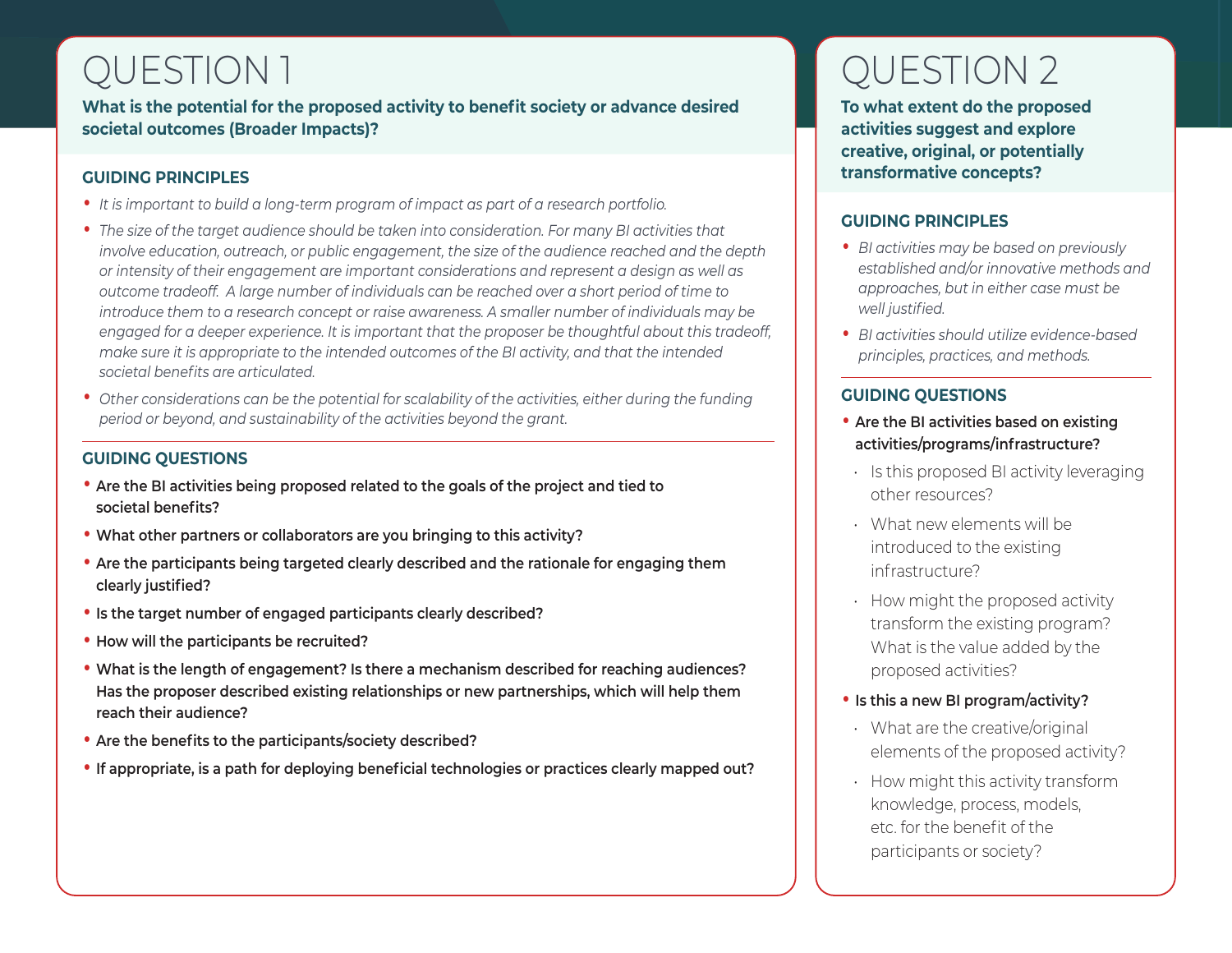### QUESTION 3 QUESTION 4

**Is the plan for carrying out the proposed activities well-reasoned, well-organized, and based on a sound rationale? Does the plan incorporate a mechanism to assess success?**

#### **GUIDING PRINCIPLES**

- *State the need and what would be contributed to the field by the proposed broader impact activity(s).*
- *BI goals and objectives should be aligned with measureable outcomes.*
- *Methods for measuring attainment of specific goals and outcomes should be explicitly stated.*
- *Activities should be grounded in existing and relevant literature.*

#### **GUIDING QUESTIONS**

- **Is there a documented justification/need for the proposed activity/program?**
- **Are the intended target audience/societal impacts of the activities described?**
- **Have appropriate literatures been sufficiently cited?**
- **Are the goals and objectives clearly defined with measurable outcomes?**
- **How will the outcomes be measured and who will be conducting the measurement? Will an evaluation service be used?**

**How well qualified is the individual, team, or organization to conduct the proposed activities?**

#### **GUIDING PRINCIPLES**

- *Include relevant information on the results of prior support for previously funded NSF projects in accordance with the PAPPG for preparing the proposal package.*
- *If no prior NSF support has been received, include evidence that the proposed PI and project team has the experience to successfully execute the BI activity(s) to achieve the stated outcomes, this can be listed as synergistic activities in a biosketch.*
- *If the PI has no prior BI experience, he/she should include a partner or team member with BI experience, either from within his/her own institution or from another institution. Institutions do not have to be academic, they may include informal education organizations, museums and science centers, public departments (i.e. DNR, Public Works, DOT), etc.*
- *The proposal should include a biosketch or a letter of collaboration for the BI activity partner(s) as allowed by the proposal and PAPPG guidelines.*

#### **GUIDING QUESTIONS**

- **Is evidence provided that the PI and/or the team have the necessary experience to implement the proposed BI activities and evaluate success?**
- **Is the individual or team appropriate/ adequate for the scale of the project?**

# QUESTION 5

**Are there adequate resources available to the PI (either at the home organization or through collaborations) to carry out the proposed activities? Is the budget allocated for Broader Impact activities sufficient to successfully implement them?**

#### **GUIDING PRINCIPLES**

- *Describe the resources provided by the PI's institution and partnering institution/ organization(s).*
- *Any substantial collaboration with individuals or collaborators not included in the budget should be described in the "Facilities, Equipment and Other Resources" section and documented in a letter of collaboration from each collaborator.*
- *The budget justification should provide enough information for reviewers to evaluate the appropriateness of the necessary resources to conduct proposed BI activity(s) and reach desired outcomes.*

#### **GUIDING QUESTIONS**

- **Does the institution(s) have the infrastructure to support the activities and the associated evaluation?**
- **Does the budget justification match what is proposed in the project description in sufficient detail?**
- **Is there proper documentation for resources or collaborations being utilized, but not included in the budget?**